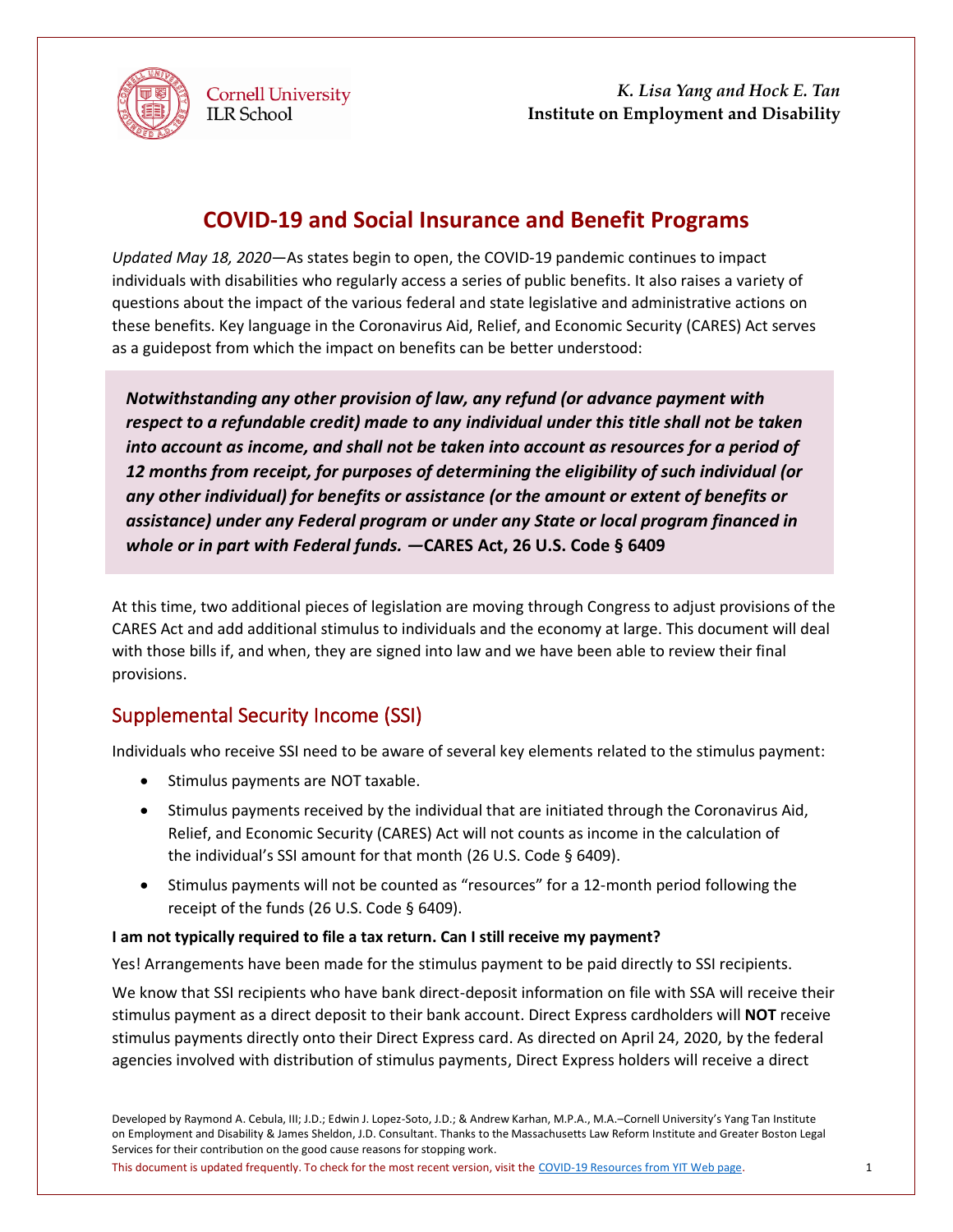

deposit into their bank account on record with the IRS or will need to file an IRS non-filer form in order to receive payments for themselves and dependents. If a Direct Express card holder has no other bank account, the bank information section of the IRS "non-filer" form should be left blank and a paper check will be issued. The deadline for the SSI population to file non-filer documents, if required, was May 5, 2020**.** Stimulus payments should be received as early as May.

If a Direct Express card holder did not enter information into the IRS "non-filer" system before the May 5 deadline *or* that information was entered after the IRS began to process a stimulus payment, the payment will not be paid, or paid in full. The card holder must wait and file a "non-filer" form in the 2021 tax season.

Those SSI recipients who do have dependents, or do not receive payments via direct deposit, or do not regularly file taxes shoul[d use the IRS non-filer](https://www.irs.gov/coronavirus/economic-impact-payments) link (shown below this paragraph) to let the IRS know of their dependents so the proper stimulus payment can be processed. If these recipients have not met the May 5 filing deadline, they will likely receive the \$1,200 stimulus payment in the manner in which they receive current payments but will have to wait to file an IRS "non-filer" form in the 2021 tax season to seek \$500 dependent payments.

### **<https://www.irs.gov/coronavirus/economic-impact-payments>**

If any individual, regardless of how SSI benefits are received, missed the May 5 deadline, that person's \$1,200 stimulus payment will still be issued, but the \$500 dependent "bump" will **NOT** be paid until tax forms or non-filer forms are filed during tax season 2021.

Stimulus payments to individuals with representative payees will be paid to the account on file with SSA if taxes were filed in 2018 or 2019. This is generally the account held by the representative payee. If no taxes were filed, the IRS and SSA are working to ensure that payments will be made to the account on record, again, usually the representative-payee held account, but have no set date for issuing payments.

It is important to note that stimulus payment funds are **NOT** SSA funds, and therefore, are not under the control and management of the representative payee. SSA has requested that representative payees use judgment when releasing stimulus funds to recipients with consideration of disabling impairments.

#### **Who is a dependent?**

Not all dependents, as that term is generally used, will receive a \$500 stimulus "bump." The government is using a mix of the "qualifying child" and "Child Tax Credit" rules. As a result, a dependent for stimulus payment purposes must be all the following:

- Someone who you have claimed on your tax return or \$0 non-filer form
- Under the age of 17 and attending school
- Related to you by blood, marriage, or adoption
- Someone who cannot provide more than half of their own financial support during the tax year
- A U.S. citizen, U.S. national, or U.S. resident alien
- Someone who has lived with you for more than half of the year

Developed by Raymond A. Cebula, III; J.D.; Edwin J. Lopez-Soto, J.D.; & Andrew Karhan, M.P.A., M.A.–Cornell University's Yang Tan Institute on Employment and Disability & James Sheldon, J.D. Consultant. Thanks to the Massachusetts Law Reform Institute and Greater Boston Legal Services for their contribution on the good cause reasons for stopping work.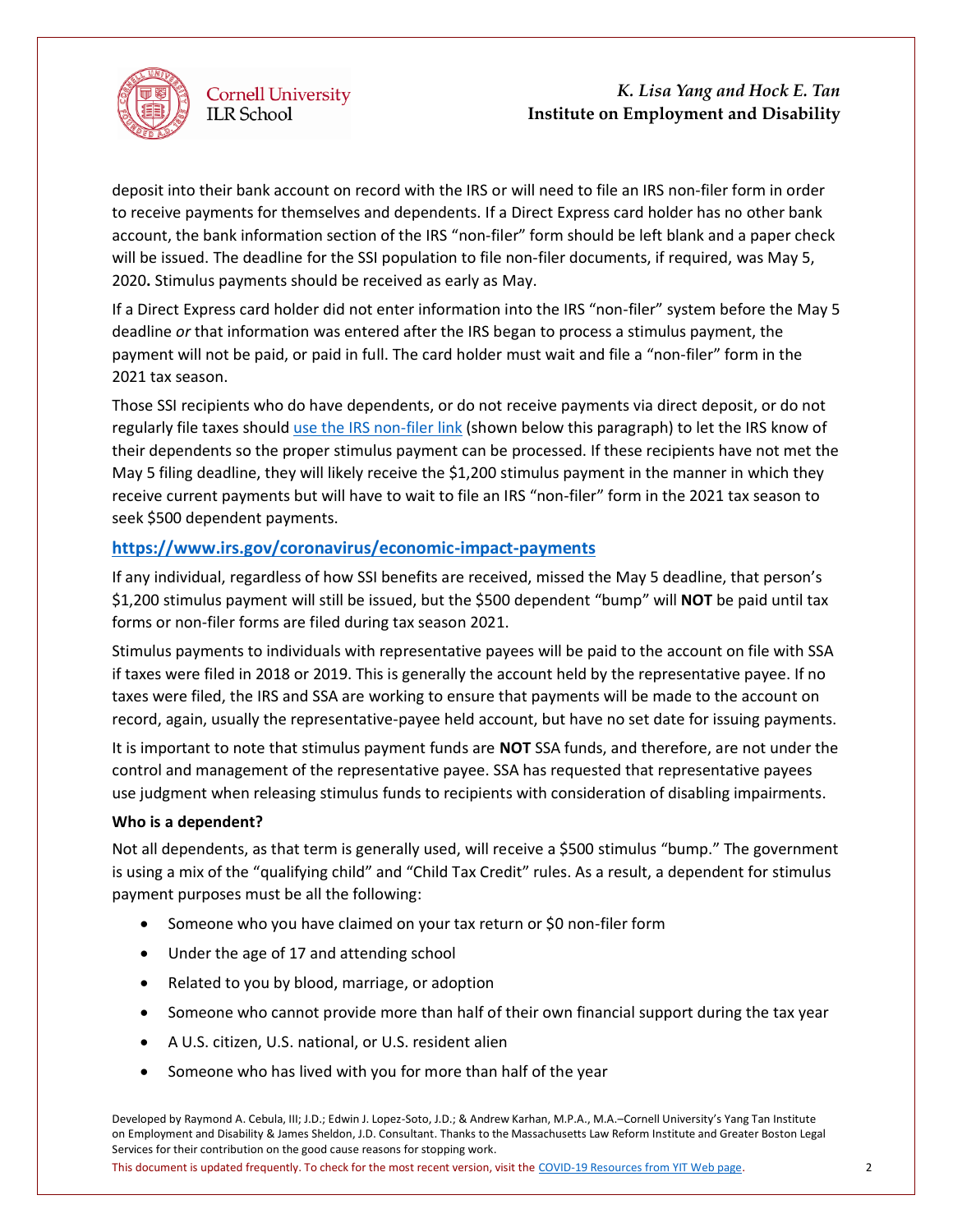

In short, those people who are age 17–24 are NOT eligible for a dependent \$500 "bump." They may be eligible for their own stimulus payment if they are not claimed as a dependent for tax purposes by anyone and have worked and filed taxes in 2018 or 2019, or they [use the non-filer IRS link](https://www.irs.gov/coronavirus/economic-impact-payments).

#### **Stimulus payment intercepts**

We have been made aware that the banks are intercepting stimulus payments for those individuals who have defaulted on or have late private student loans, or who have overdue credit card payments or overdrawn bank accounts. Most recently, we have been informed that nursing homes have intercepted stimulus payments for Medicaid residents, claiming that these payments should be kept as cost of care.

If either event occurs, please contact your State Consumer Affairs Office, Elder Affairs Office, or your local legal services agencies for assistance. Some states will prevent banks from intercepting stimulus payments, and Elder Affairs may intercede with nursing home intercepts. The CARES Act does not support any of these intercepts.

The National Consumer Law Center has prepared an excellent paper on the intercept issue. It can be found at [https://library.nclc.org/protecting-against-creditor-seizure-stimulus-checks.](https://library.nclc.org/protecting-against-creditor-seizure-stimulus-checks)

# Social Security Disability Insurance (SSDI), Disabled Widow(er) Benefits (DWB), Childhood Disability Benefits (CDB), and SSA Retirement

The stimulus payment will have no impact on any of these Title II benefits: SSDI, DWB, CDB, and SSA Retirement. These benefits are classified as insurance benefits and are NOT impacted by unearned income. In addition, the stimulus payments will NOT be taxable.

Please note that Title II benefits are SSA benefits. SSI benefits are federal welfare benefits. At any time when the CARES Act refers to "Social Security Benefits," "SSI" is not included unless specifically stated by the statute.

If an SSDI recipient has dependents and has not filed taxes in 2018 and 2019, the recipient must use the [IRS non-filer tax link](https://www.irs.gov/coronavirus/economic-impact-payments) to claim dependents' stimulus checks. The deadline of April 22, 2020 was set as the filing deadline for this purpose; however, filing the claim for dependents' checks can be on the IRS nonfiler site but will not be paid until after the July 15, 2020, federal tax filing deadline or during the 2021 tax filing season.

Recipients who missed the April 22, 2020, IRS filing deadline in order to claim \$500 dependent checks must wait until the 2021 tax filing season to file a claim using the IRS "non-filer" form.

### Supplemental Nutrition Assistance Program (SNAP)

There is no impact on SNAP benefits due to the receipt of a stimulus payment in accordance with 26 U.S. Code § 6409.

The impact of unemployment benefits and the \$600 Pandemic Unemployment Compensation (PUC) federal payments is being handled on a state-by-state basis. Some states are excluding both from

Developed by Raymond A. Cebula, III; J.D.; Edwin J. Lopez-Soto, J.D.; & Andrew Karhan, M.P.A., M.A.–Cornell University's Yang Tan Institute on Employment and Disability & James Sheldon, J.D. Consultant. Thanks to the Massachusetts Law Reform Institute and Greater Boston Legal Services for their contribution on the good cause reasons for stopping work.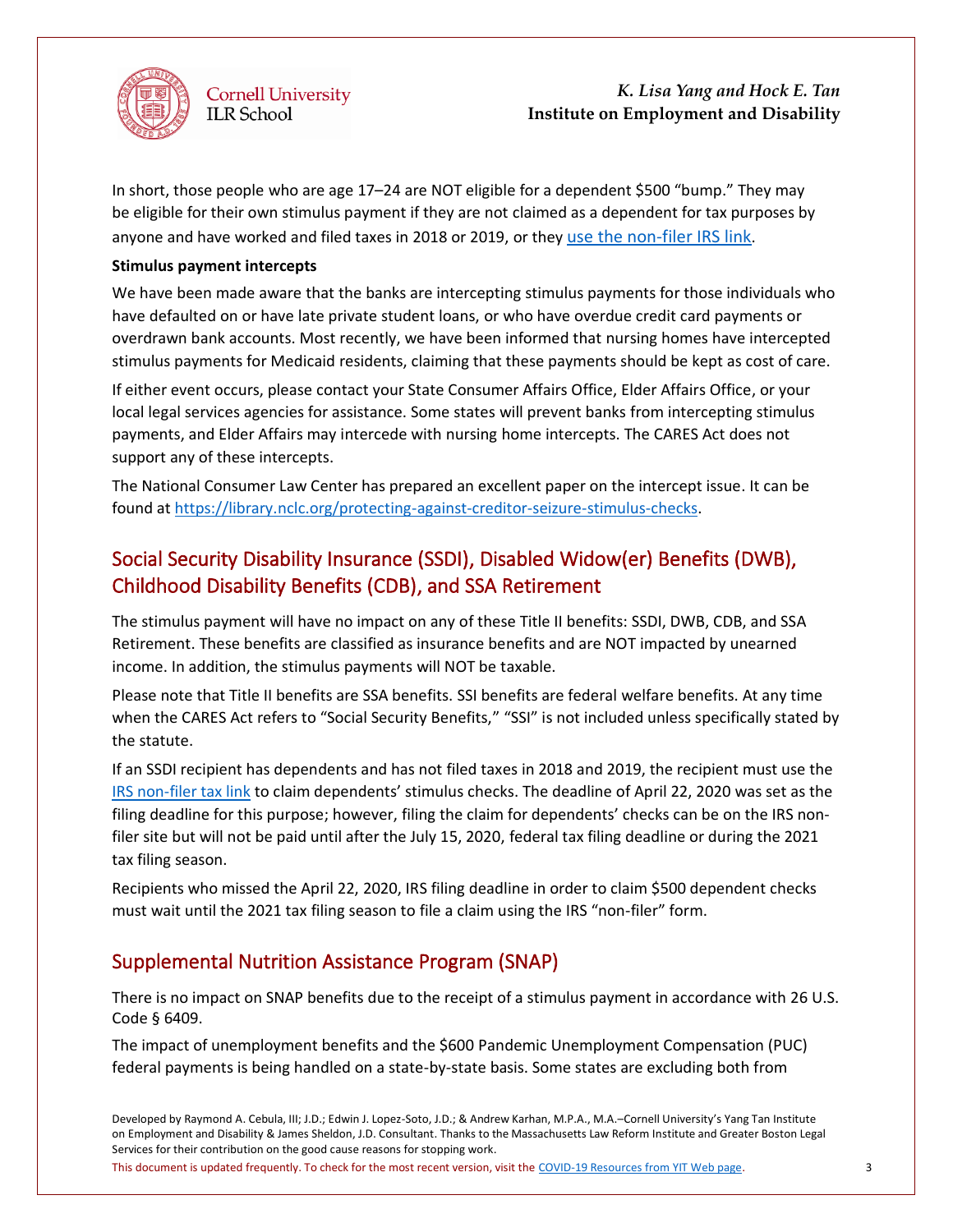

inclusion as income for SNAP purposes, some include only the state UI benefits, while others include both. For a general understanding of these issues see

[https://www.fns.usda.gov/disaster/pandemic/covid-19.](https://www.fns.usda.gov/disaster/pandemic/covid-19) For a state directory of the impact, see [https://www.fns.usda.gov/snap/state-directory.](https://www.fns.usda.gov/snap/state-directory)

# Housing and Urban Development (HUD)

**ILR School** 

There is no impact on HUD rent subsidies due to the receipt of the stimulus funds. Further, HUD housing does not consider an individual's resources. Only the income produced by the resource, bank interest, is considered by HUD. HUD has further stated that the \$600 weekly PUC UI payment will not be considered in rent calculations; however, state UI payments will be included when determining or adjusting rent amounts. *\*Please check your state rules concerning state public housing in which an individual may be living.*

HUD has placed a temporary ban on evictions for non-payment of rent and for fees and penalties related to non-payment of rent, which applies to ALL tenants regardless of whether or not employment was affected by COVID-19. For rent non-payment situations, families or individuals must sign repayment agreements with the Public Housing Authority and begin to make payments when the ban is lifted.

HUD has also extended a "tailored set of mortgage payment relief options for single family homeowners with FHA-insured mortgages." "Effective immediately for borrowers with a financial hardship that makes them unable to pay their mortgage due to the COVID-19 National Emergency, mortgage servicers must extend deferred or reduced mortgage payment options—called forbearance—for up to six months, and must provide an additional six months of forbearance if requested by the borrower." 1

## Medicaid

In all states that have accepted th[e Federal Medical Assistance Percentage \(FMAP\)](https://www.medicaid.gov/state-resource-center/downloads/covid-19-section-6008-faqs.pdf) 6.2% increase from the federal government (only NYS is in question but has issued a state directive not to terminate Medicaid benefits during the crisis), Medicaid recipients who received benefits before the COVID-19 crisis, or become eligible during the crisis, cannot be terminated from Medicaid. On a case-by-case basis, states may change the category or eligibility, e.g., from regular Medicaid to 1619(b) or Medicaid Buy-In for Working People with Disabilities (MBI-WPD), but terminations of coverage will not be allowed.

### Medicare

The stimulus payment will have no impact on Medicare premiums or eligibility. Medicare Savings Plans (MSPs), those programs that see Medicaid paying all or part of Medicare premiums for Parts B and D, and in some cases co-pays and deductibles, will also not be impacted by the stimulus payments in accordance with above language (26 U.S. Code § 6409).

<sup>&</sup>lt;sup>1</sup> U.S. Department of Housing and Urban Development. (2020, April 1). HUD issues new CARES act mortgage [payment relief for FHA single family homeowners](https://www.hud.gov/press/press_releases_media_advisories/HUD_No_20_048)*. HUD.gov Press Releases*.

Developed by Raymond A. Cebula, III; J.D.; Edwin J. Lopez-Soto, J.D.; & Andrew Karhan, M.P.A., M.A.–Cornell University's Yang Tan Institute on Employment and Disability & James Sheldon, J.D. Consultant. Thanks to the Massachusetts Law Reform Institute and Greater Boston Legal Services for their contribution on the good cause reasons for stopping work.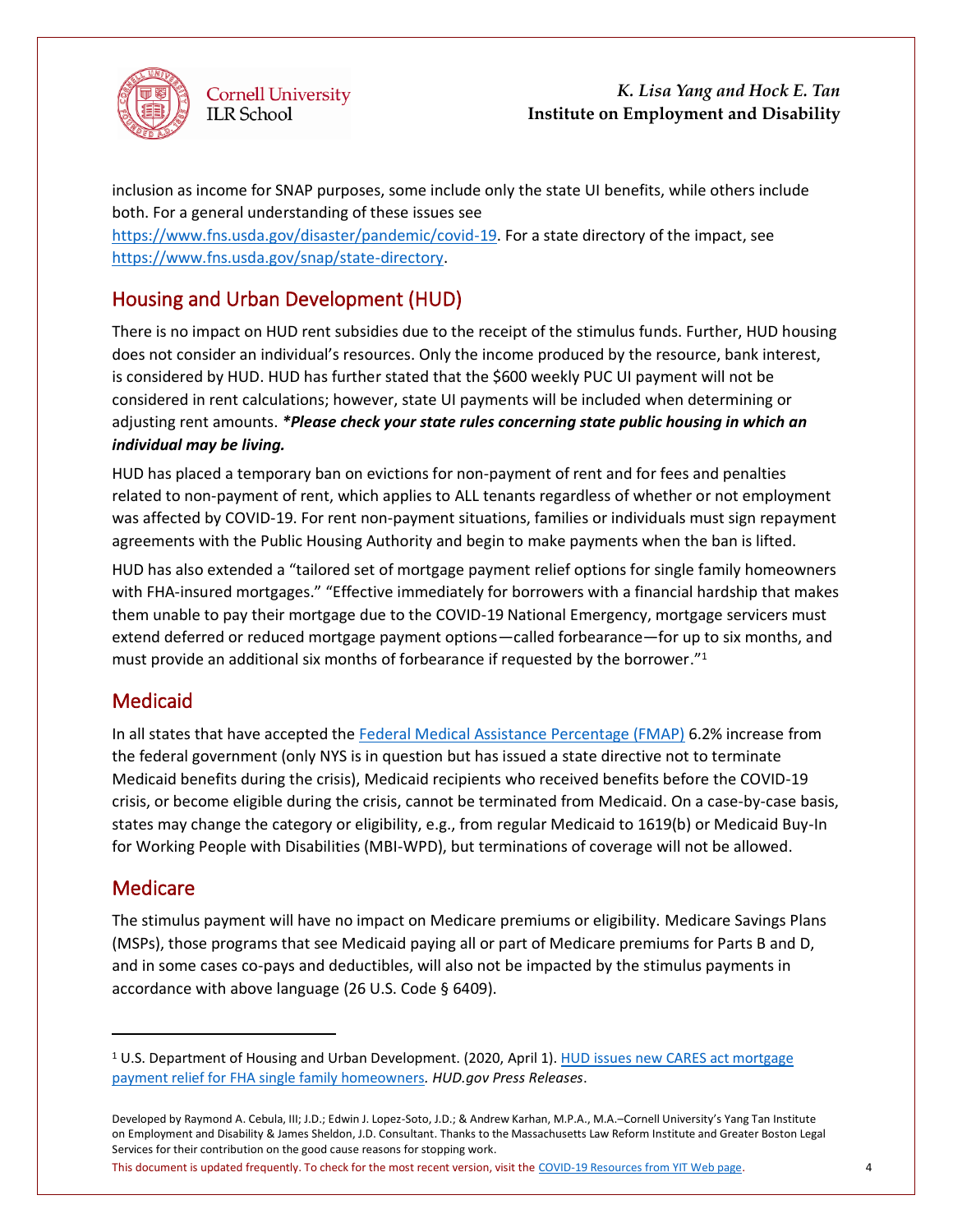

## Temporary Assistance for Needy Families (TANF)

In accordance with the language in 26 U.S. Code § 6409, the stimulus payment will have no impact on [TANF eligibility](https://www.benefits.gov/benefit/613) or resource levels for a 12-month period from receipt of the funds.

## Veterans Affairs (VA) Pension

In accordance with the language in 26 U.S. Code § 6409, the stimulus payment will have no impact on VA Pension eligibility or resource levels for a 12-month period from receipt of the funds.As with other traditional non-filers, VA Pensioners must [use the non-filer IRS](https://www.irs.gov/coronavirus/economic-impact-payments) site to claim an individual or dependent stimulus payment. **The deadline for filing was May 5, 2020.** Disabled veterans receiving pension benefits who did not meet the May 5 deadline will have to wait until the 2021 tax season to file for benefits for themselves and/or their dependents.

## Unemployment Insurance (UI)

According to the [US Department of Labor,](https://www.dol.gov/coronavirus/unemployment-insurance) the CARES Act, which was signed into law by President Trump on March 27, 2020, gives states the option of extending unemployment compensation to independent contractors and other workers who are ordinarily ineligible for unemployment benefits. You can [contact](https://www.dol.gov/coronavirus/unemployment-insurance#find-state-unemployment-insurance-contacts)  [your state's unemploym](https://www.dol.gov/coronavirus/unemployment-insurance#find-state-unemployment-insurance-contacts)ent office to learn more about the availability of these benefits.

Each state is responsible for establishing its own UI benefits eligibility. In general, you qualify when you:

- Are unemployed through no fault of your own. In most states, this means you have separated from your last job due to a lack of available work.
- Meet work and wage requirements. You must meet your state's requirements for wages earned or time worked during an established period referred to as a "base period." In most states, this is usually the first four out of the last five completed calendar quarters before the time that your claim is filed. Some states may have relaxed this requirement as allowed by the CARES Act. Please check with your state's unemployment office.
- Are a self-employed individual or gig worker, like Uber and Lyft drivers, under the CARES Act provisions, and you meet your state's other UI criteria.
- Meet any additional state requirements. Find details of your **[own state's program](https://www.careeronestop.org/LocalHelp/UnemploymentBenefits/find-unemployment-benefits.aspx).**<sup>2</sup>

### **COVID-19-related "good cause" reasons for stopping work**

The new law means you may qualify for Unemployment Insurance if you are not working because:

- You were diagnosed with COVID-19 or you have symptoms.
- A member of your household was diagnosed with COVID-19.

<sup>2</sup> U.S. Department of Labor. (2020, April 2). *[How do I file for unemployment insurance?](https://www.dol.gov/general/topic/unemployment-insurance)*

Developed by Raymond A. Cebula, III; J.D.; Edwin J. Lopez-Soto, J.D.; & Andrew Karhan, M.P.A., M.A.–Cornell University's Yang Tan Institute on Employment and Disability & James Sheldon, J.D. Consultant. Thanks to the Massachusetts Law Reform Institute and Greater Boston Legal Services for their contribution on the good cause reasons for stopping work.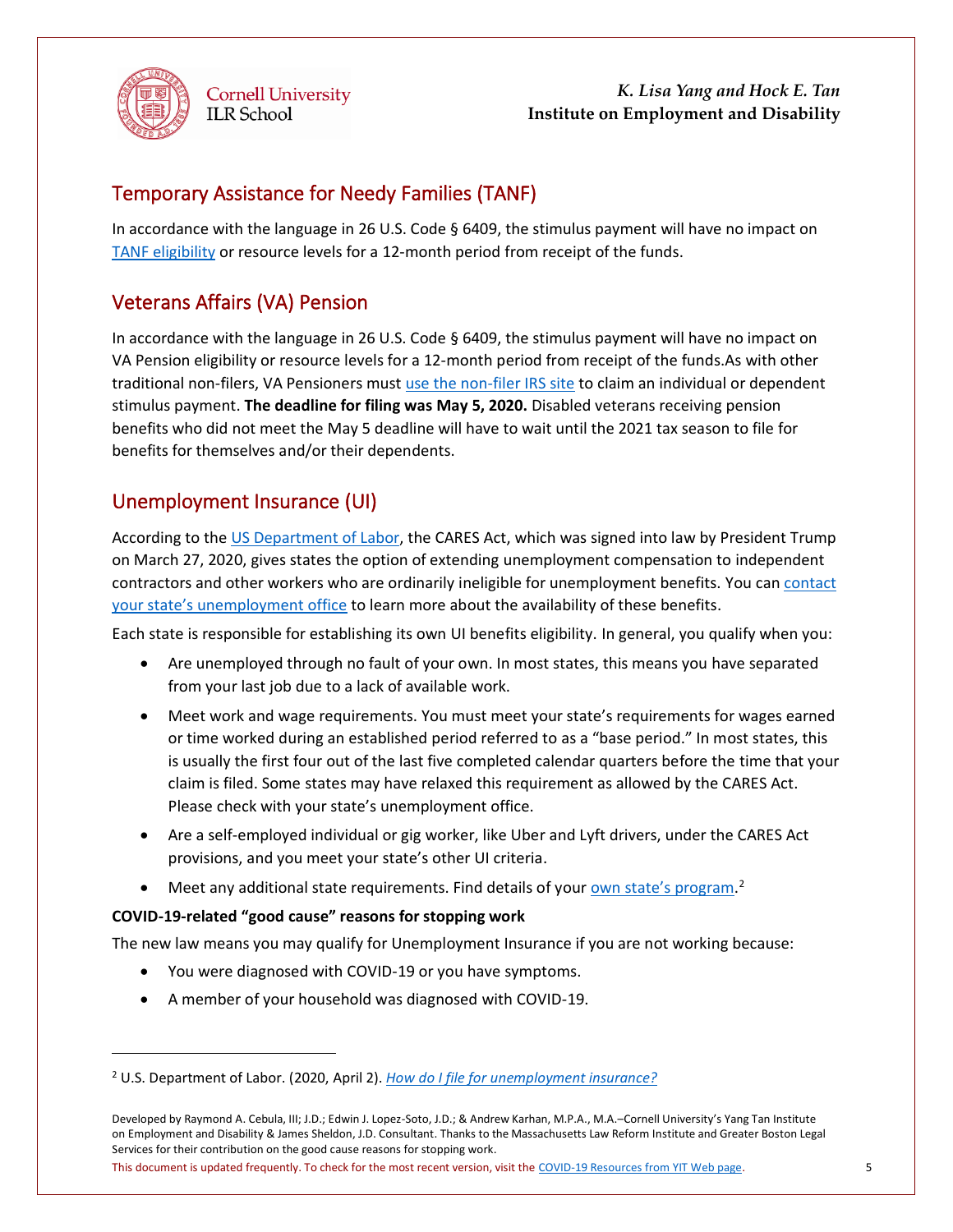

**ILR School** 

**Cornell University** 

- You are caring for a family or household member who tested positive or was diagnosed with COVID-19.
- You have primary responsibility for a child whose school or childcare is closed and you need to care for them.
- You have primary responsibility for a member of your household who needs care.
- Your employer or a government order told you to "self-quarantine."
- You have been advised by a health care provider to self-quarantine.
- Your immune system is compromised due to a serious health condition.
- You have a reasonable belief that because of COVID-19 going to work could harm your health.
- You were scheduled to start work but you no longer have that job or you cannot go to work due to COVID-19.
- The head of your household died from the coronavirus so now the whole household depends on you for support.
- Your place of work closed or reduced your hours because of COVID-19.
- You had to quit your job because you tested positive for COVID-19 or you came into contact with someone who tested positive.

### **Important UI facts**

- UI has been extended beyond the "normal" 26 weeks to 39 weeks with Pandemic Emergency Unemployment Assistance (PEUC). This extension will end December 31, 2020, regardless of the number of weeks over your state's maximum that have been received. For example, if you have received 26 state weeks and are receiving your 4<sup>th</sup> federal extension week UI payment in the last week of December 2020, this will be your last payment.
	- Most states provide 26 weeks of UI. Massachusetts residents will receive 43 weeks as the a. Commonwealth provides 30 weeks of UI in normal circumstances. Check your state's UI website for information concerning the number of weeks generally paid by your state.
	- If your state pays other than 26 weeks in normal circumstances, simply add 13 weeks to the number of state weeks of payment
- The CARES Act will provide UI benefits for self-employed individuals and gig workers, such as Uber or Lyft drivers (Pandemic Unemployment Assistance). It may also provide UI benefits to other non-traditionally eligible workers, as determined by each state.
- The federal government will also add \$600 per week to the maximum state UI benefit paid for 4 months until July 31, 2020 (Pandemic Unemployment Compensation). Thus, if your state maximum payment is \$450 per week, the weekly check will be \$1,045. There appears to be no variation in payment for those not receiving the maximum in a state, so until we receive other information, we must assume that the \$600 per week will be added to all UI amounts paid by the state.

Developed by Raymond A. Cebula, III; J.D.; Edwin J. Lopez-Soto, J.D.; & Andrew Karhan, M.P.A., M.A.–Cornell University's Yang Tan Institute on Employment and Disability & James Sheldon, J.D. Consultant. Thanks to the Massachusetts Law Reform Institute and Greater Boston Legal Services for their contribution on the good cause reasons for stopping work.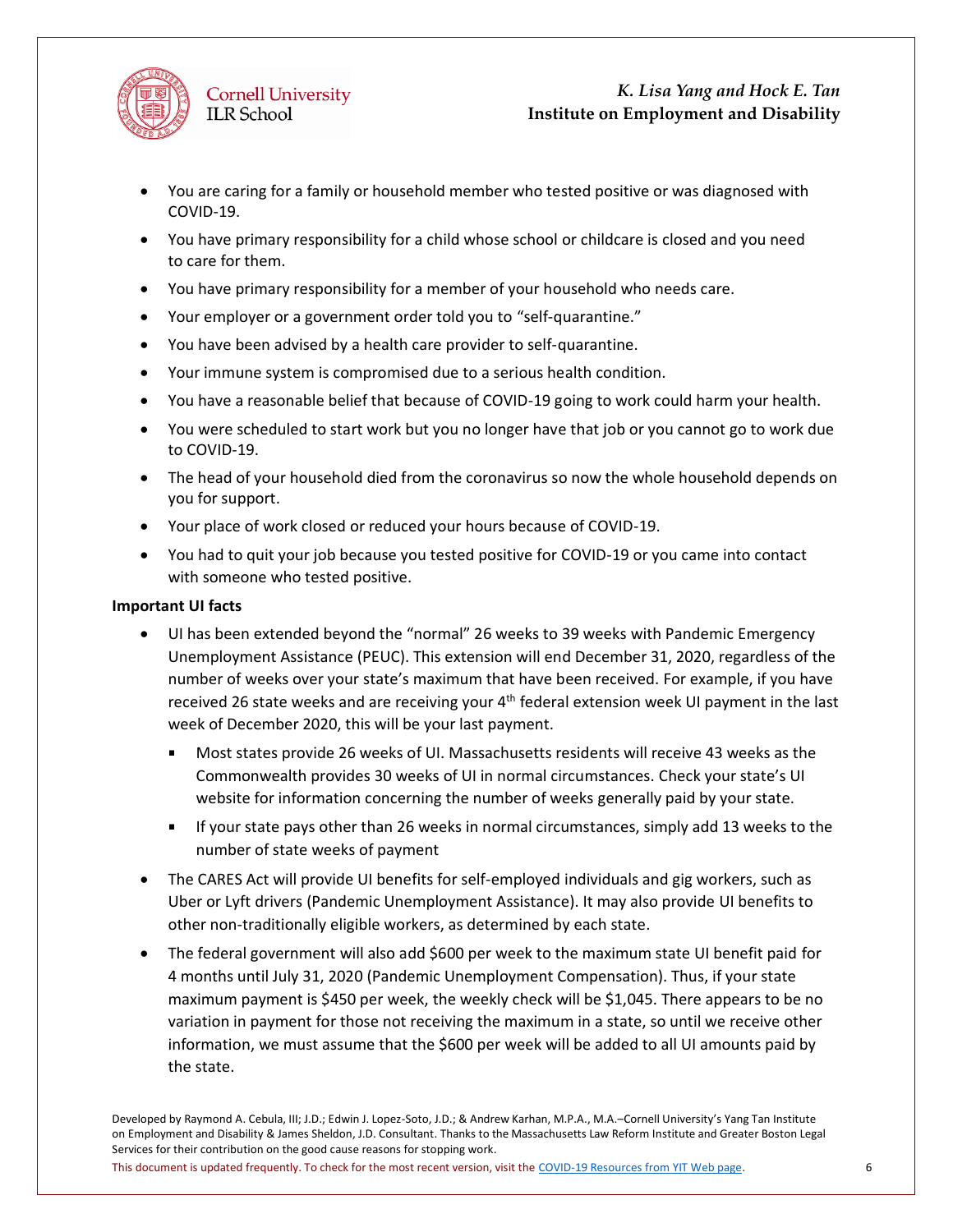

**Cornell University** 

**ILR School** 

- For workers with disabilities that will have to meet their state "base rate" (meaning that they have to have worked long enough and earned enough to be eligible for UI), see your [state's UI](https://www.careeronestop.org/LocalHelp/UnemploymentBenefits/find-unemployment-benefits.aspx) [website](https://www.careeronestop.org/LocalHelp/UnemploymentBenefits/find-unemployment-benefits.aspx) for information concerning your state's "base rate" requirements. Many state websites also have calculators to estimate payments.
- Self-employed and gig workers do not need to meet the state "base rate" in order to receive UI. Their benefits levels will be determined based upon last year's tax filing. See your state's unemployment website or call the office in your state to determine if workers who do not meet the state "base period" are considered eligible under the CARES Act.

#### **Important UI and SSI facts**

- SSI recipients are required to apply for any other benefit they may be eligible to receive when told of potential eligibility. The SSA Program Operations Manual System (POMS) states:
	- *SSA advises him/her, on a written, dated notice, of potential eligibility for other benefits; and*
	- *He/she does not take all appropriate steps to file for and, if eligible, obtain any such payments within 30 days of receipt of such notice.*
- For an SSI recipient who meets their state's UI "base period," the potential of receiving \$2,400 plus the state UI benefit exists. SSI recipients could receive much more through the UI program than through the SSI program. Thus, they should be encouraged to apply ASAP for UI, as long as you have determined that they will be eligible for UI. Given that the maximum period of receipt of UI in any state is 43 weeks, SSI recipients will still be suspended when UI ends. Please note:
	- At the conclusion of the UI, the recipient MUST call SSA to have the SSI reinstated.
	- **Any EXCESS resources held at the time reinstatement is requested will count toward the** resource limit.
	- Achieving a Better Life Experience (ABLE) accounts or other protected savings mechanisms could be considered, if eligible, to ensure SSI resource rules are met.

#### **Important UI and other benefits facts**

UI is unearned income and may impact monthly SNAP awards, TANF awards, and VA Pension awards. Before a UI application is filed, please ensure that the math makes sense and all lost benefits will be accommodated by the state UI payment and the \$600 weekly federal payment. When the federal payment stops on July 31, 2020, be sure to report the loss of income to the administering agency for each benefit lost or reduced to allow that agency to increase the benefit payable.

In addition, HUD has issued a directive that UI benefits (issued by the state but not including the \$600 PUC kicker) will be considered as income for rent subsidy purposes. See [https://www.hud.gov/sites/dfiles/Housing/documents/HUD\\_Multifamily\\_Corona\\_QA\\_FINAL.pdf](https://www.hud.gov/sites/dfiles/Housing/documents/HUD_Multifamily_Corona_QA_FINAL.pdf)

Be sure to note that UI benefits may be taxable depending upon one's overall income situation. Those receiving UI benefits during this crisis should request that the Unemployment office withhold federal and state taxes in order to avoid potential tax debt in the 2021 tax filing period.

Developed by Raymond A. Cebula, III; J.D.; Edwin J. Lopez-Soto, J.D.; & Andrew Karhan, M.P.A., M.A.–Cornell University's Yang Tan Institute on Employment and Disability & James Sheldon, J.D. Consultant. Thanks to the Massachusetts Law Reform Institute and Greater Boston Legal Services for their contribution on the good cause reasons for stopping work.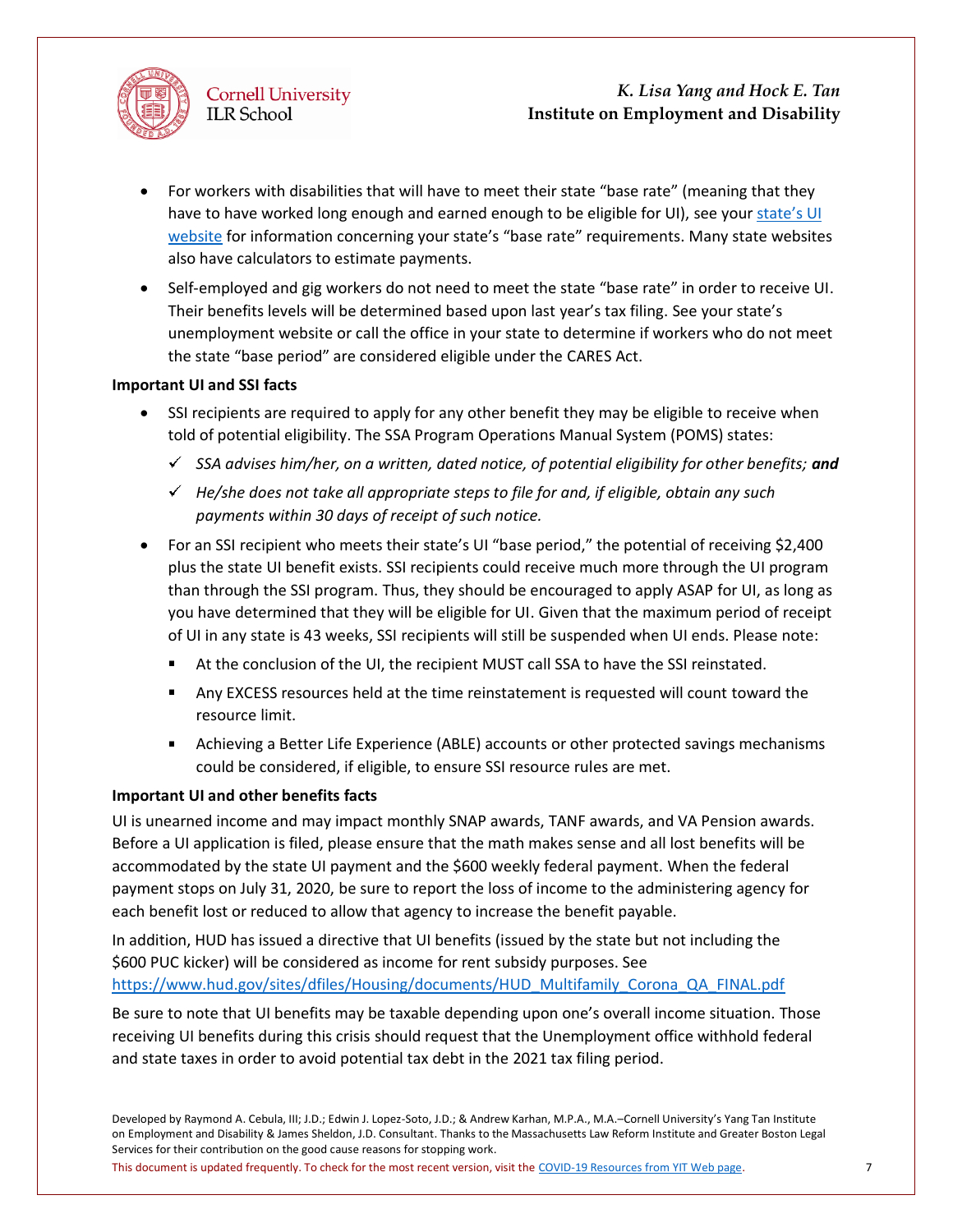

### Medical Help for the Uninsured

The Secretary of Health and Human Services (HHS) announced on April 5, 2020, that money from the CARES Act would be set aside to meet the COVID-19-related medical expenses of the uninsured.

How will this work? Any medical provider/hospital accepting Medicare can agree to provide services to any uninsured person and will receive the Medicare rate of payment. However, the provider/hospital must agree NOT to bill the uninsured person for any remaining expenses.

### Contracts for Coronavirus Relief Efforts

Federal contracts directly related to COVID-19 relief efforts will not be required to meet the DOL requirement that sets a goal for employment of "qualified individuals with disabilities" for a period of 3 months from March 17, 2020, to July 17, 2020.

## Changes to SSA's Essential Workload and COVID-19 Policies

On April 28, SSA was instructed that claims representatives can suspend benefits or process a work review to stop benefits if a recipient is working and earning SGA **and** requests that SSA take this action. The recipient or representative payee must make this request—no third-party requests will be accepted.

Due to potential delays created by the COVID-19 crisis, on April 24, SSA directed that if EXR Provisional Payments expire, the recipient may request that payments be made under existing "Dire Need" policies.

Developed by Raymond A. Cebula, III; J.D.; Edwin J. Lopez-Soto, J.D.; & Andrew Karhan, M.P.A., M.A.–Cornell University's Yang Tan Institute on Employment and Disability & James Sheldon, J.D. Consultant. Thanks to the Massachusetts Law Reform Institute and Greater Boston Legal Services for their contribution on the good cause reasons for stopping work.